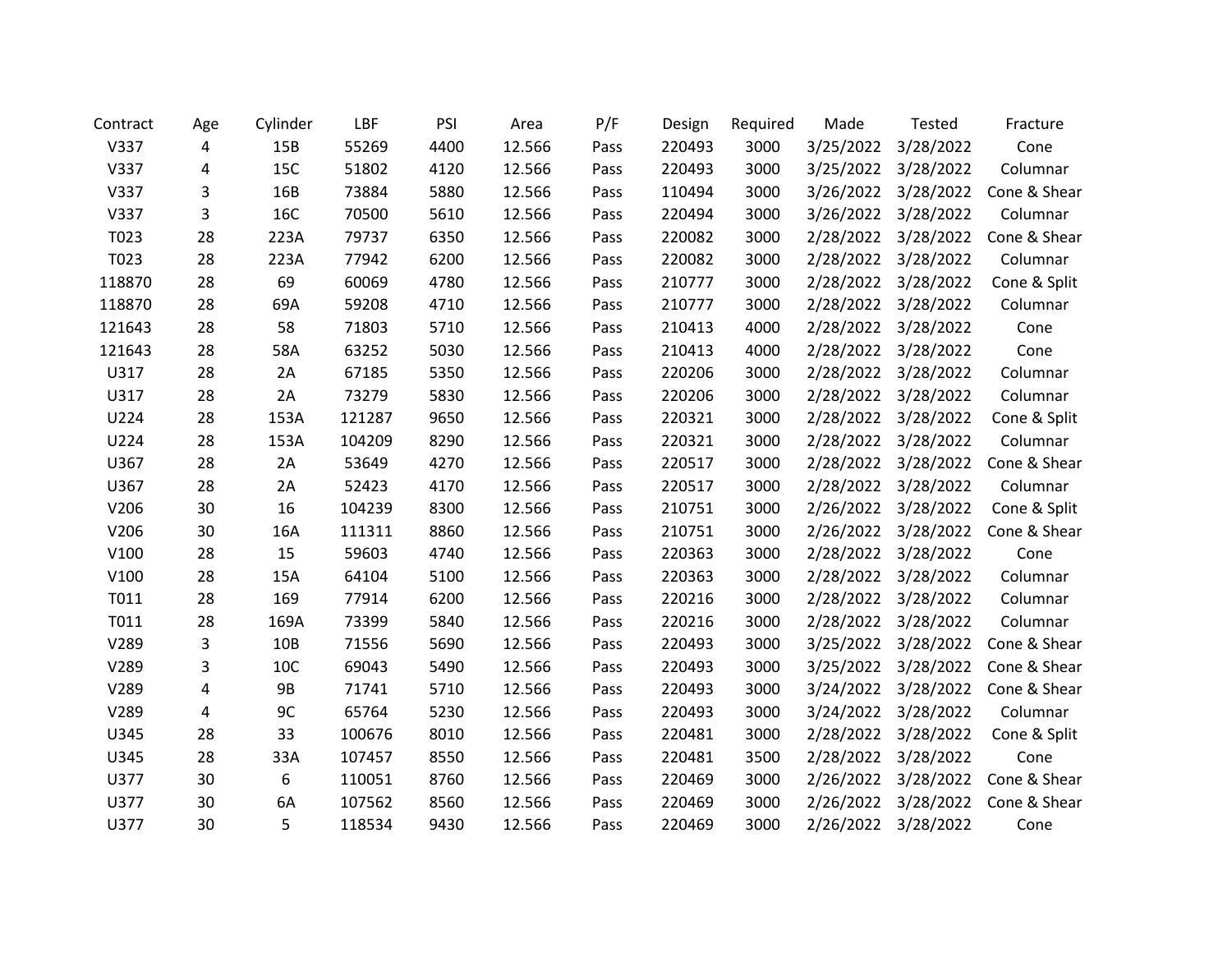| U377   | 30 | 5A             | 111061 | 8840 | 12.566 | Pass | 220469 | 3000 | 2/26/2022 | 3/28/2022           | Cone & Shear |
|--------|----|----------------|--------|------|--------|------|--------|------|-----------|---------------------|--------------|
| V223   | 28 | 4              | 87492  | 6960 | 12.566 | Pass | 220305 | 4000 | 2/28/2022 | 3/28/2022           | Cone & Shear |
| V223   | 28 | 4A             | 93733  | 7460 | 12.566 | Pass | 220305 | 4000 |           | 2/28/2022 3/28/2022 | Columnar     |
| 111041 | 28 | BR3-37         | 58348  | 4640 | 12.566 | Pass | 220211 | 3000 | 2/28/2022 | 3/28/2022           | Cone         |
| 111041 | 28 | <b>BR3-37A</b> | 57723  | 4590 | 12.566 | Pass | 220211 | 3000 | 2/28/2022 | 3/28/2022           | Cone & Shear |
| U014   | 30 | 101            | 63226  | 5030 | 12.566 | Pass | 220132 | 3000 |           | 2/26/2022 3/28/2022 | Cone & Shear |
| U014   | 30 | 101A           | 63916  | 5090 | 12.566 | Pass | 220132 | 3000 | 2/26/2022 | 3/28/2022           | Cone & Shear |
| V337   | 28 | 5              | 115939 | 9130 | 12.692 | Pass | 220493 | 3000 | 2/28/2022 | 3/28/2022           | Cone         |
| V337   | 28 | 5A             | 118812 | 9450 | 12.566 | Pass | 220493 | 3000 |           | 2/28/2022 3/28/2022 | Cone         |
| V261   | 28 | 7              | 98664  | 7850 | 12.566 | Pass | 220465 | 3500 | 2/28/2022 | 3/28/2022           | Cone         |
| V261   | 28 | 7A             | 87433  | 6960 | 12.566 | Pass | 220465 | 3500 | 2/28/2022 | 3/28/2022           | Cone & Split |
| R279   | 28 | 496A           | 77232  | 6150 | 12.566 | Pass | 220279 | 3000 |           | 2/28/2022 3/28/2022 | Cone & Shear |
| R279   | 28 | 496A           | 82872  | 6590 | 12.566 | Pass | 220279 | 3000 | 2/28/2022 | 3/28/2022           | Columnar     |
| U032   | 28 | 211            | 67877  | 5460 | 12.441 | Pass | 220060 | 3000 |           | 2/28/2022 3/28/2022 | Columnar     |
| U032   | 28 | 211A           | 67893  | 5460 | 12.441 | Pass | 220060 | 3000 |           | 2/28/2022 3/28/2022 | Columnar     |
| T014   | 28 | 199A           | 97080  | 7690 | 12.629 | Pass | 220223 | 3000 | 2/28/2022 | 3/28/2022           | Columnar     |
| T014   | 28 | 199A           | 101251 | 8060 | 12.566 | Pass | 220223 | 3000 |           | 2/28/2022 3/28/2022 | Cone & Shear |
| U373   | 28 | 24             | 113077 | 8910 | 12.692 | Pass | 220031 | 3000 | 2/28/2022 | 3/28/2022           | Cone         |
| U373   | 28 | 24             | 102074 | 8120 | 12.566 | Pass | 220031 | 3000 | 2/28/2022 | 3/28/2022           | Columnar     |
| U017   | 28 | 113A           | 71038  | 5650 | 12.566 | Pass | 220338 | 4000 |           | 2/28/2022 3/28/2022 | Cone & Shear |
| U017   | 28 | 113A           | 72238  | 5750 | 12.566 | Pass | 220338 | 4000 | 2/28/2022 | 3/28/2022           | Columnar     |
| U017   | 28 | 114A           | 66550  | 5300 | 12.566 | Pass | 220338 | 4000 | 2/28/2022 | 3/28/2022           | Columnar     |
| U017   | 28 | 114A           | 67909  | 5400 | 12.566 | Pass | 220338 | 4000 |           | 2/28/2022 3/28/2022 | Columnar     |
| U017   | 28 | 115A           | 63749  | 5050 | 12.629 | Pass | 220338 | 4000 | 2/28/2022 | 3/28/2022           | Columnar     |
| U017   | 28 | 115A           | 64738  | 5150 | 12.566 | Pass | 220338 | 4000 | 2/28/2022 | 3/28/2022           | Columnar     |
| T925   | 28 | 208            | 73186  | 5820 | 12.566 | Pass | 220106 | 3000 |           | 2/28/2022 3/28/2022 | Columnar     |
| T925   | 28 | 208A           | 75859  | 6040 | 12.566 | Pass | 220106 | 3000 | 2/28/2022 | 3/28/2022           | Cone         |
| U315   | 28 | JB154          | 93707  | 7460 | 12.566 | Pass | 220343 | 3000 | 2/28/2022 | 3/28/2022           | Cone & Shear |
| U315   | 28 | <b>JB154A</b>  | 88753  | 7060 | 12.566 | Pass | 220343 | 3000 |           | 2/28/2022 3/28/2022 | Cone & Split |
| U264   | 28 | 83             | 73148  | 5820 | 12.566 | Pass | 220071 | 3000 | 2/28/2022 | 3/28/2022           | Columnar     |
| U264   | 28 | 83A            | 67131  | 5340 | 12.566 | Pass | 220071 | 3000 | 2/28/2022 | 3/28/2022           | Cone & Shear |
| U264   | 28 | 84             | 81642  | 6500 | 12.566 | Pass | 220336 | 4000 | 2/28/2022 | 3/28/2022           | Cone & Split |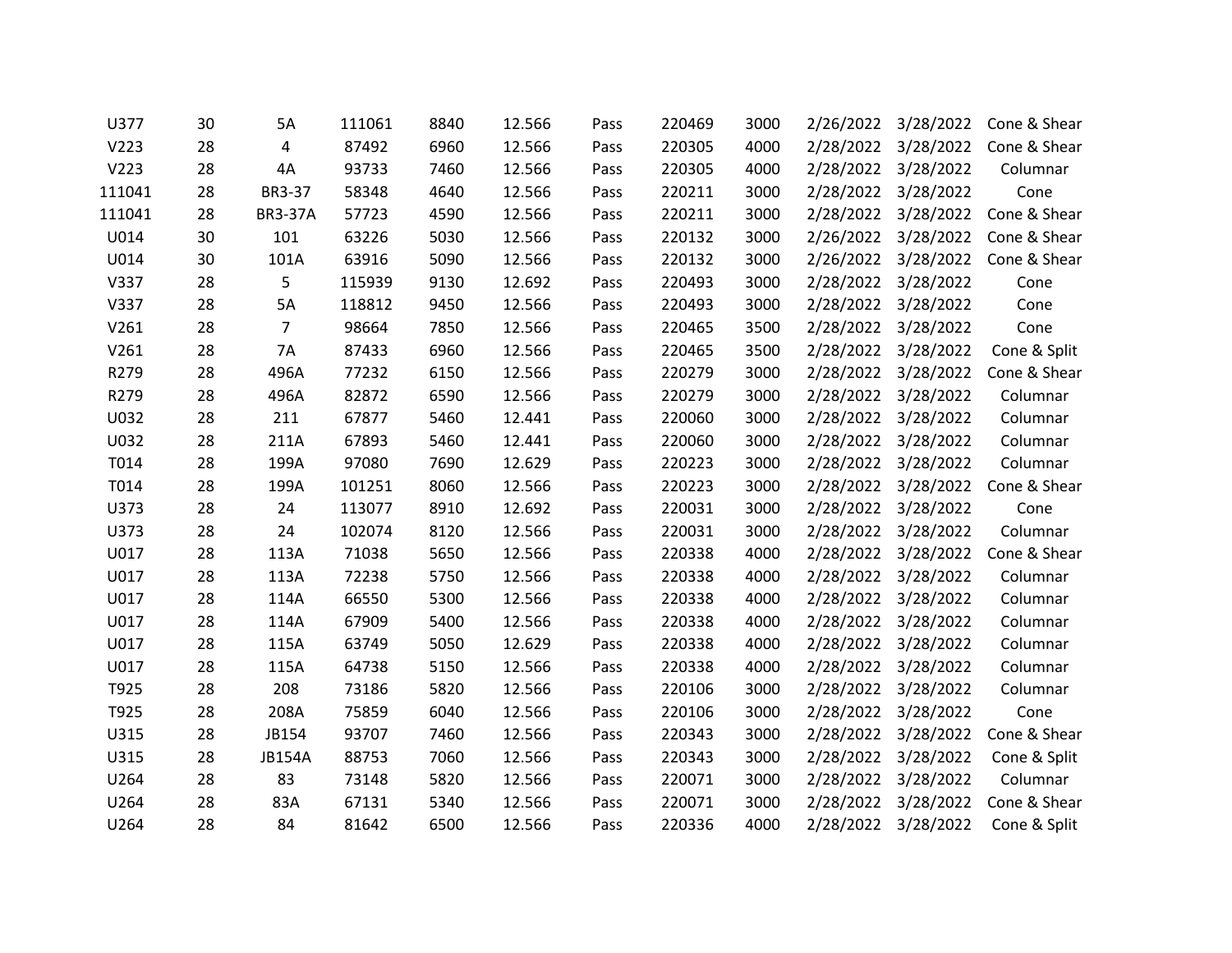| U264   | 28             | 84A   | 85816 | 6830   | 12.566 | Pass | 220336         | 4000 | 2/28/2022 | 3/28/2022           | Cone         |
|--------|----------------|-------|-------|--------|--------|------|----------------|------|-----------|---------------------|--------------|
| V289   | 29             | 1B    | 97786 | 7780   | 12.566 | Pass | <b>BAG MIX</b> | 3000 | 2/27/2022 | 3/28/2022           | Cone         |
| V289   | 29             | 1B    | 94330 | 7510   | 12.566 | Pass | <b>BAG MIX</b> | 3000 |           | 2/27/2022 3/28/2022 | Cone & Shear |
| R279   | 7              | 524B  | 61625 | 4900   | 12.566 | Pass | 220428         | 3000 | 3/21/2022 | 3/28/2022           | Cone & Shear |
| R279   | 7              | 524B  | 62213 | 4950   | 12.566 | Pass | 220428         | 3000 | 3/21/2022 | 3/28/2022           | Columnar     |
| R279   | 7              | 523B  | 62811 | 5000   | 12.566 | Pass | 220428         | 3000 |           | 3/21/2022 3/28/2022 | Columnar     |
| R279   | 7              | 523B  | 59674 | 4750   | 12.566 | Pass | 220428         | 3000 | 3/21/2022 | 3/28/2022           | Cone & Shear |
| R279   | 7              | 522B  | 60497 | 4810   | 12.566 | Pass | 220428         | 3000 | 3/21/2022 | 3/28/2022           | Columnar     |
| R279   | 7              | 522B  | 61172 | 4870   | 12.566 | Pass | 220428         | 3000 |           | 3/21/2022 3/28/2022 | Cone & Shear |
| R279   | 7              | 521B  | 48215 | 3840   | 12.566 | Pass | 220428         | 3000 | 3/21/2022 | 3/28/2022           | Cone         |
| R279   | $\overline{7}$ | 521B  | 54828 | 4360   | 12.566 | Pass | 220428         | 3000 | 3/21/2022 | 3/28/2022           | Cone & Shear |
| R279   | $\overline{7}$ | 520B  | 52145 | 4150   | 12.566 | Pass | 220428         | 3000 | 3/21/2022 | 3/28/2022           | Columnar     |
| R279   | 7              | 520B  | 51662 | 4110   | 12.566 | Pass | 220428         | 3000 | 3/21/2022 | 3/28/2022           | Columnar     |
| R279   | $\overline{7}$ | 519B  | 50993 | 4060   | 12.566 | Pass | 220428         | 3000 | 3/21/2022 | 3/28/2022           | Cone & Shear |
| R279   | 7              | 519B  | 53075 | 4220   | 12.566 | Pass | 220428         | 3000 | 3/21/2022 | 3/28/2022           | Cone & Shear |
| R279   | 7              | 518B  | 55200 | 4390   | 12.566 | Pass | 220428         | 3000 | 3/21/2022 | 3/28/2022           | Cone & Shear |
| R279   | 7              | 518B  | 55118 | 4390   | 12.566 | Pass | 220428         | 3000 | 3/21/2022 | 3/28/2022           | Cone & Shear |
| R279   | 7              | 517B  | 53549 | 4260   | 12.566 | Pass | 220428         | 3000 | 3/21/2022 | 3/28/2022           | Columnar     |
| R279   | 7              | 517B  | 55000 | 4380   | 12.566 | Pass | 220428         | 3000 | 3/21/2022 | 3/28/2022           | Cone & Shear |
| V281   | 7              | 5C    | 29746 | < 2370 | 12.566 | Fail | 220496         | 4000 | 3/21/2022 | 3/28/2022           | Columnar     |
| U315   | 28             | JB155 | 88229 | 7020   | 12.566 | Pass | 220343         | 3000 | 3/1/2022  | 3/29/2022           | Cone & Shear |
| U315   | 28             | JB155 | 85043 | 6770   | 12.566 | Pass | 220343         | 3000 | 3/1/2022  | 3/29/2022           | Cone & Shear |
| 125173 | 28             | 34A   | 53060 | 4220   | 12.566 | Pass | 220133         | 3000 | 3/1/2022  | 3/29/2022           | Columnar     |
| 125173 | 28             | 34B   | 52729 | 4200   | 12.566 | Pass | 220133         | 3000 | 3/1/2022  | 3/29/2022           | Cone         |
| T356   | 28             | 257   | 78748 | 6270   | 12.566 | Pass | 220136         | 3000 | 3/1/2022  | 3/29/2022           | Cone & Shear |
| T356   | 28             | 257A  | 83414 | 6640   | 12.566 | Pass | 220136         | 3000 | 3/1/2022  | 3/29/2022           | Cone         |
| U315   | 28             | V106  | 48063 | 3820   | 12.566 | Pass | 220525         | 3000 | 3/1/2022  | 3/29/2022           | Columnar     |
| U315   | 28             | V106A | 52718 | 4200   | 12.566 | Pass | 220525         | 3000 | 3/1/2022  | 3/29/2022           | Columnar     |
| U367   | 28             | 3A    | 45058 | 3590   | 12.566 | Pass | 220517         | 3000 | 3/1/2022  | 3/29/2022           | Cone & Shear |
| U367   | 28             | 3A    | 46886 | 3730   | 12.566 | Pass | 220517         | 3000 | 3/1/2022  | 3/29/2022           | Cone & Shear |
| V911   | 28             | 5     | 80692 | 6420   | 12.566 | Pass | 220422         | 3000 | 3/1/2022  | 3/29/2022           | Columnar     |
| V911   | 28             | 5A    | 91244 | 7260   | 12.566 | Pass | 220422         | 3000 | 3/1/2022  | 3/29/2022           | Cone & Shear |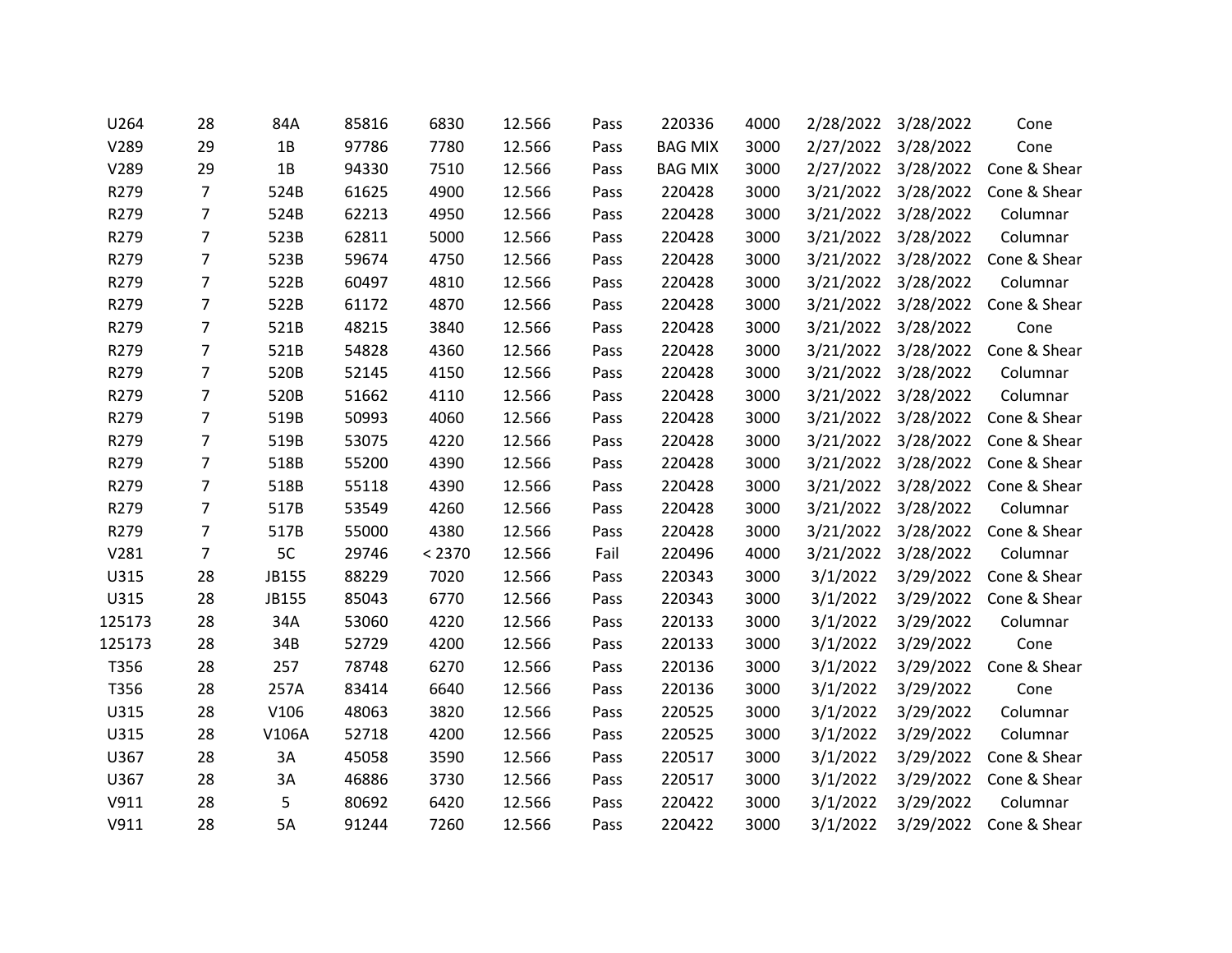| U032   | 28 | 212            | 82061  | 6530  | 12.566 | Pass | 220060 | 3000 | 3/1/2022 | 3/29/2022 | Cone & Split |
|--------|----|----------------|--------|-------|--------|------|--------|------|----------|-----------|--------------|
| U032   | 28 | 212A           | 86159  | 6860  | 12.566 | Pass | 220060 | 3000 | 3/1/2022 | 3/29/2022 | Columnar     |
| U373   | 28 | 25             | 148080 | 11780 | 12.566 | Pass | 220031 | 3000 | 3/1/2022 | 3/29/2022 | Cone         |
| U373   | 28 | 25             | 143457 | 11420 | 12.566 | Pass | 220031 | 3000 | 3/1/2022 | 3/29/2022 | Cone         |
| V147   | 28 | 1A             | 67870  | 5400  | 12.566 | Pass | 220081 | 3000 | 3/1/2022 | 3/29/2022 | Cone & Shear |
| V147   | 28 | 1A             | 62474  | 4970  | 12.566 | Pass | 220081 | 3000 | 3/1/2022 | 3/29/2022 | Cone & Shear |
| 123115 | 28 | 80             | 67951  | 5410  | 12.566 | Pass | 210805 | 3000 | 3/1/2022 | 3/29/2022 | Cone         |
| 123115 | 28 | 80A            | 66610  | 5300  | 12.566 | Pass | 210805 | 3000 | 3/1/2022 | 3/29/2022 | Cone & Shear |
| V183   | 28 | 18             | 86284  | 6870  | 12.566 | Pass | 220199 | 3000 | 3/1/2022 | 3/29/2022 | Cone         |
| V183   | 28 | 18A            | 85564  | 6810  | 12.566 | Pass | 220199 | 3000 | 3/1/2022 | 3/29/2022 | Cone & Split |
| V337   | 28 | 6              | 78553  | 6250  | 12.566 | Pass | 220061 | 3000 | 3/1/2022 | 3/29/2022 | Cone         |
| V337   | 28 | 6              | 81331  | 6470  | 12.566 | Pass | 220061 | 3000 | 3/1/2022 | 3/29/2022 | Cone         |
| V281   | 28 | $\mathbf{1}$   | 101209 | 8050  | 12.566 | Pass | 220151 | 4000 | 3/1/2022 | 3/29/2022 | Cone & Shear |
| V281   | 28 | 1A             | 101312 | 8060  | 12.566 | Pass | 220151 | 4000 | 3/1/2022 | 3/29/2022 | Cone         |
| V281   | 28 | $\overline{2}$ | 54455  | 4330  | 12.566 | Pass | 220496 | 4000 | 3/1/2022 | 3/29/2022 | Columnar     |
| V281   | 28 | 2A             | 58350  | 4640  | 12.566 | Pass | 220496 | 4000 | 3/1/2022 | 3/29/2022 | Cone & Shear |
| V176   | 28 | 25             | 92065  | 7330  | 12.566 | Pass | 220031 | 3000 | 3/1/2022 | 3/29/2022 | Columnar     |
| V176   | 28 | 25             | 81720  | 6500  | 12.566 | Pass | 220031 | 3000 | 3/1/2022 | 3/29/2022 | Cone         |
| U224   | 28 | 115A           | 96673  | 7620  | 12.692 | Pass | 220321 | 3000 | 3/1/2022 | 3/29/2022 | Cone & Split |
| U224   | 28 | 115A           | 110825 | 8820  | 12.566 | Pass | 220321 | 3000 | 3/1/2022 | 3/29/2022 | Columnar     |
| S272   | 28 | 380A           | 75918  | 6100  | 12.441 | Pass | 220011 | 3000 | 3/1/2022 | 3/29/2022 | Cone & Shear |
| S272   | 28 | 380A           | 69040  | 5490  | 12.566 | Pass | 220011 | 3000 | 3/1/2022 | 3/29/2022 | Columnar     |
| V902   | 28 | 15A            | 66507  | 5270  | 12.629 | Pass | 220478 | 3000 | 3/1/2022 | 3/29/2022 | Columnar     |
| V902   | 28 | 15A            | 66720  | 5310  | 12.566 | Pass | 220478 | 3000 | 3/1/2022 | 3/29/2022 | Cone & Shear |
| V225   | 28 | 3A             | 88717  | 7060  | 12.566 | Pass | 220318 | 3000 | 3/1/2022 | 3/29/2022 | Cone         |
| V225   | 28 | 3A             | 91924  | 7320  | 12.566 | Pass | 220318 | 3000 | 3/1/2022 | 3/29/2022 | Cone & Shear |
| 112454 | 28 | 58A            | 79063  | 6320  | 12.504 | Pass | 220046 | 3000 | 3/1/2022 | 3/29/2022 | Cone         |
| 112454 | 28 | 58A            | 76252  | 6070  | 12.566 | Pass | 220046 | 3000 | 3/1/2022 | 3/29/2022 | Cone         |
| R279   | 28 | 497A           | 77079  | 6100  | 12.629 | Pass | 220542 | 3000 | 3/1/2022 | 3/29/2022 | Columnar     |
| R279   | 28 | 497A           | 75945  | 6040  | 12.566 | Pass | 220542 | 3000 | 3/1/2022 | 3/29/2022 | Columnar     |
| U017   | 28 | 117A           | 69929  | 5560  | 12.566 | Pass | 220338 | 4000 | 3/1/2022 | 3/29/2022 | Columnar     |
| U017   | 28 | 117A           | 72787  | 5790  | 12.566 | Pass | 220338 | 4000 | 3/1/2022 | 3/29/2022 | Cone & Split |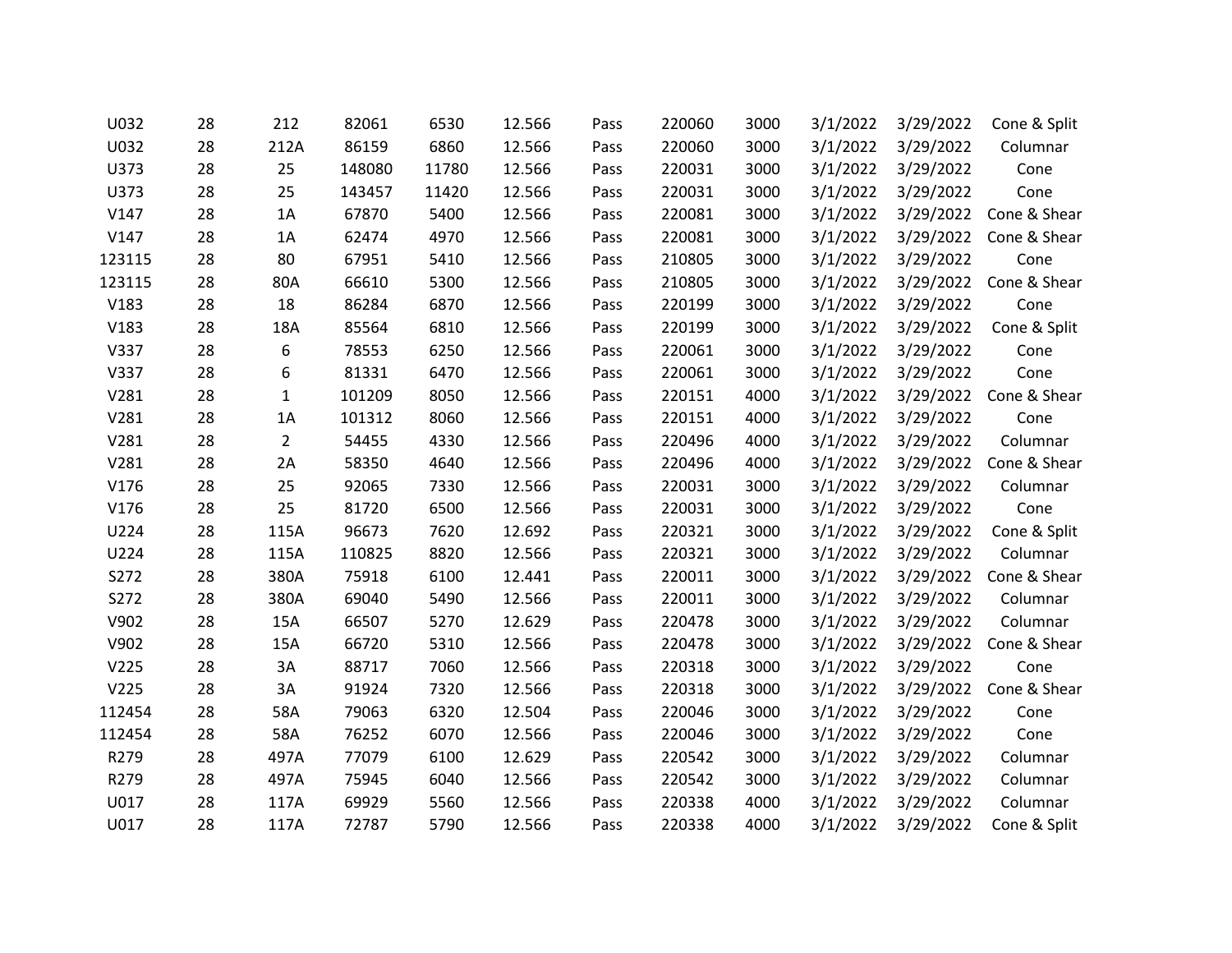| U017   | 28             | 116A       | 58103 | 4560   | 12.756 | Pass | 220338 | 4000 | 3/1/2022  | 3/29/2022           | Cone & Shear |
|--------|----------------|------------|-------|--------|--------|------|--------|------|-----------|---------------------|--------------|
| U017   | 28             | 116A       | 68345 | 5440   | 12.566 | Pass | 220338 | 4000 | 3/1/2022  | 3/29/2022           | Columnar     |
| U017   | 28             | 118A       | 60097 | 4780   | 12.566 | Pass | 220338 | 4000 | 3/1/2022  | 3/29/2022           | Columnar     |
| U017   | 28             | 118A       | 67906 | 5400   | 12.566 | Pass | 220338 | 4000 | 3/1/2022  | 3/29/2022           | Cone & Shear |
| U011   | 28             | 82         | 63934 | 5090   | 12.566 | Pass | 220222 | 3000 | 3/1/2022  | 3/29/2022           | Cone         |
| U011   | 28             | 82         | 64070 | 5100   | 12.566 | Pass | 220222 | 3000 | 3/1/2022  | 3/29/2022           | Cone & Split |
| V061   | 28             | 20A        | 75373 | 6000   | 12.566 | Pass | 220011 | 3000 | 3/1/2022  | 3/29/2022           | Columnar     |
| V061   | 28             | 20A        | 74962 | 5970   | 12.566 | Pass | 220011 | 3000 | 3/1/2022  | 3/29/2022           | Cone & Split |
| V281   | 14             | 4B         | 51854 | 4130   | 12.566 | Pass | 220496 | 4000 |           | 3/15/2022 3/29/2022 | Cone         |
| V337   | 24HR           | 18B        | 60054 | 4780   | 12.566 | Pass | 220494 | 3000 | 3/29/2022 | 3/30/2022           | Cone & Shear |
| V337   | 24HR           | 18C        | 55783 | 4440   | 12.566 | Pass | 220494 | 3000 | 3/29/2022 | 3/30/2022           | Columnar     |
| V902   | 28             | 16A        | 62882 | 5000   | 12.566 | Pass | 220478 | 3000 | 3/2/2022  | 3/30/2022           | Cone & Shear |
| V902   | 28             | 16A        | 65230 | 5190   | 12.566 | Pass | 220478 | 3000 | 3/2/2022  | 3/30/2022           | Cone & Shear |
| T023   | 28             | 224A       | 68493 | 5450   | 12.566 | Pass | 220082 | 3000 | 3/2/2022  | 3/30/2022           | Cone & Shear |
| T023   | 28             | 224A       | 76710 | 6100   | 12.566 | Pass | 220082 | 3000 | 3/2/2022  | 3/30/2022           | Columnar     |
| T014   | 28             | 200A       | 88654 | 7050   | 12.566 | Pass | 220223 | 3000 | 3/2/2022  | 3/30/2022           | Cone         |
| T014   | 28             | 200A       | 87631 | 6970   | 12.566 | Pass | 220223 | 3000 | 3/2/2022  | 3/30/2022           | Columnar     |
| DB1802 | 28             | 18         | 52375 | 4170   | 12.566 | Pass | 220516 | 4000 | 3/2/2022  | 3/30/2022           | Cone & Shear |
| DB1802 | 28             | 18A        | 49000 | < 3900 | 12.566 | Fail | 220516 | 4000 | 3/2/2022  | 3/30/2022           | Columnar     |
| V337   | $\overline{2}$ | 17B        | 56571 | 4500   | 12.566 | Pass | 220493 | 3000 |           | 3/28/2022 3/30/2022 | Columnar     |
| V337   | $\overline{2}$ | 17C        | 59915 | 4770   | 12.566 | Pass | 220493 | 3000 | 3/28/2022 | 3/30/2022           | Cone & Shear |
| DB1802 | 28             | 19A        | 65654 | 5220   | 12.566 | Pass | 220516 | 4000 | 3/2/2022  | 3/30/2022           | Cone & Split |
| DB1802 | 28             | 19A        | 63657 | 5070   | 12.566 | Pass | 220516 | 4000 | 3/2/2022  | 3/30/2022           | Cone & Split |
| V289   | $\overline{2}$ | 11B        | 65646 | 5220   | 12.566 | Pass | 220493 | 3000 | 3/28/2022 | 3/30/2022           | Columnar     |
| DB1802 | 28             | 17         | 64957 | 5170   | 12.566 | Pass | 220516 | 4000 | 3/2/2022  | 3/30/2022           | Cone & Split |
| DB1802 | 28             | 17a        | 67483 | 5370   | 12.566 | Pass | 220516 | 4000 | 3/2/2022  | 3/30/2022           | Cone         |
| U264   | 14             | 91D        | 42082 | < 3350 | 12.566 | Fail | 220336 | 4000 | 3/16/2022 | 3/30/2022           | Cone & Split |
| U264   | 14             | 91E        | 45768 | < 3640 | 12.566 | Fail | 220336 | 4000 | 3/16/2022 | 3/30/2022           | Cone         |
| V289   | $\overline{2}$ | <b>11C</b> | 66158 | 5260   | 12.566 | Pass | 220493 | 3000 | 3/28/2022 | 3/30/2022           | Cone         |
| V289   | 1              | 12B        | 56838 | 4520   | 12.566 | Pass | 220493 | 3000 | 3/29/2022 | 3/30/2022           | Cone & Shear |
| V289   | 1              | 12B        | 52198 | 4150   | 12.566 | Pass | 220493 | 3000 | 3/29/2022 | 3/30/2022           | Cone         |
| V245   | $\overline{7}$ | 3B         | 48326 | 3850   | 12.566 | Pass | 220234 | 3000 | 3/23/2022 | 3/30/2022           | Cone & Shear |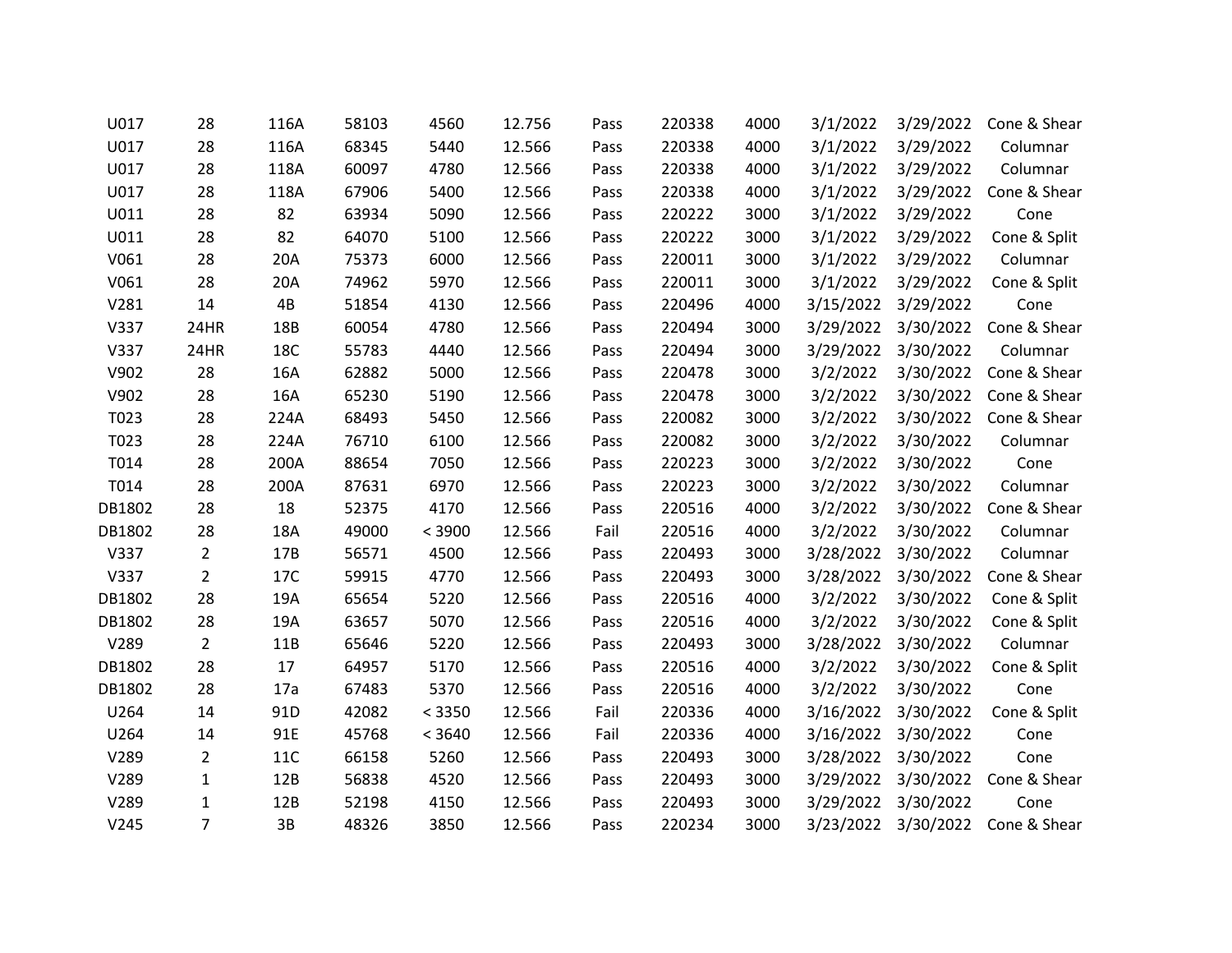| DB1802 | 28 | 14           | 63753  | 5070 | 12.566 | Pass | 220516         | 4000 | 3/2/2022 | 3/30/2022 | Cone & Shear |
|--------|----|--------------|--------|------|--------|------|----------------|------|----------|-----------|--------------|
| DB1802 | 28 | 14A          | 62541  | 4980 | 12.566 | Pass | 220516         | 4000 | 3/2/2022 | 3/30/2022 | Cone         |
| DB1802 | 28 | 15           | 65921  | 5250 | 12.566 | Pass | 220516         | 4000 | 3/2/2022 | 3/30/2022 | Cone & Shear |
| DB1802 | 28 | 15A          | 63235  | 5030 | 12.566 | Pass | 220516         | 4000 | 3/2/2022 | 3/30/2022 | Columnar     |
| DB1802 | 28 | 16           | 70641  | 5620 | 12.566 | Pass | 220516         | 4000 | 3/2/2022 | 3/30/2022 | Cone & Split |
| DB1802 | 28 | 16A          | 73787  | 5870 | 12.566 | Pass | 220516         | 4000 | 3/2/2022 | 3/30/2022 | Cone & Shear |
| 118870 | 28 | 70           | 56386  | 4490 | 12.566 | Pass | 210777         | 3000 | 3/2/2022 | 3/30/2022 | Cone         |
| 118870 | 28 | 70A          | 58022  | 4620 | 12.566 | Pass | 210777         | 3000 | 3/2/2022 | 3/30/2022 | Cone & Shear |
| U373   | 28 | 26           | 114687 | 9130 | 12.566 | Pass | 220031         | 3000 | 3/2/2022 | 3/30/2022 | Columnar     |
| U373   | 28 | 26A          | 114459 | 9110 | 12.566 | Pass | 220031         | 3000 | 3/2/2022 | 3/30/2022 | Cone         |
| V268   | 28 | $\mathbf{1}$ | 62053  | 4940 | 12.566 | Pass | 220083         | 3000 | 3/2/2022 | 3/30/2022 | Columnar     |
| V268   | 28 | 1A           | 60181  | 4790 | 12.566 | Pass | 220083         | 3000 | 3/2/2022 | 3/30/2022 | Columnar     |
| DB1802 | 28 | 20           | 56646  | 4510 | 12.566 | Pass | 220516         | 4000 | 3/2/2022 | 3/30/2022 | Columnar     |
| DB1802 | 28 | 20A          | 55574  | 4420 | 12.566 | Pass | 220516         | 4000 | 3/2/2022 | 3/30/2022 | Cone & Shear |
| U032   | 28 | 214          | 68358  | 5440 | 12.566 | Pass | 220060         | 3000 | 3/2/2022 | 3/30/2022 | Cone & Shear |
| U032   | 28 | 214A         | 72779  | 5790 | 12.566 | Pass | 220060         | 3000 | 3/2/2022 | 3/30/2022 | Columnar     |
| 121512 | 28 | 58           | 69105  | 5500 | 12.566 | Pass | 220005         | 3000 | 3/2/2022 | 3/30/2022 | Cone & Shear |
| 121512 | 28 | 58A          | 67501  | 5370 | 12.566 | Pass | 220005         | 3000 | 3/2/2022 | 3/30/2022 | Cone         |
| 121513 | 28 | 81           | 53405  | 4250 | 12.566 | Pass | 210805         | 3000 | 3/2/2022 | 3/30/2022 | Cone & Shear |
| 121513 | 28 | 81A          | 55507  | 4420 | 12.566 | Pass | 210805         | 3000 | 3/2/2022 | 3/30/2022 | Columnar     |
| V268   | 28 | 1AR          | 61247  | 4870 | 12.566 | Pass | 220083         | 3000 | 3/2/2022 | 3/30/2022 | Cone & Shear |
| V268   | 28 | 1AR1         | 63039  | 5020 | 12.566 | Pass | 220083         | 3000 | 3/2/2022 | 3/30/2022 | Columnar     |
| U032   | 28 | 213          | 69994  | 5570 | 12.566 | Pass | 220093         | 3000 | 3/2/2022 | 3/30/2022 | Cone & Shear |
| U032   | 28 | 213A         | 70264  | 5590 | 12.566 | Pass | 220093         | 3000 | 3/2/2022 | 3/30/2022 | Columnar     |
| R279   | 28 | 498A         | 72113  | 5740 | 12.566 | Pass | 220279         | 3000 | 3/2/2022 | 3/30/2022 | Cone & Shear |
| R279   | 28 | 498A         | 75873  | 6040 | 12.566 | Pass | 220279         | 3000 | 3/2/2022 | 3/30/2022 | Cone         |
| S272   | 28 | 382          | 46152  | 3670 | 12.566 | Pass | <b>BAG MIX</b> | 3000 | 3/2/2022 | 3/30/2022 | Columnar     |
| S272   | 28 | 382A         | 48179  | 3830 | 12.566 | Pass | <b>BAG MIX</b> | 3000 | 3/2/2022 | 3/30/2022 | Columnar     |
| U367   | 28 | 30A          | 67039  | 5330 | 12.566 | Pass | 220168         | 3000 | 3/2/2022 | 3/30/2022 | Columnar     |
| U367   | 28 | 30A          | 67456  | 5370 | 12.566 | Pass | 220168         | 3000 | 3/2/2022 | 3/30/2022 | Cone         |
| U367   | 28 | 31A          | 53716  | 4270 | 12.566 | Pass | 220168         | 3000 | 3/2/2022 | 3/30/2022 | Columnar     |
| U367   | 28 | 31A          | 53804  | 4280 | 12.566 | Pass | 220168         | 3000 | 3/2/2022 | 3/30/2022 | Cone         |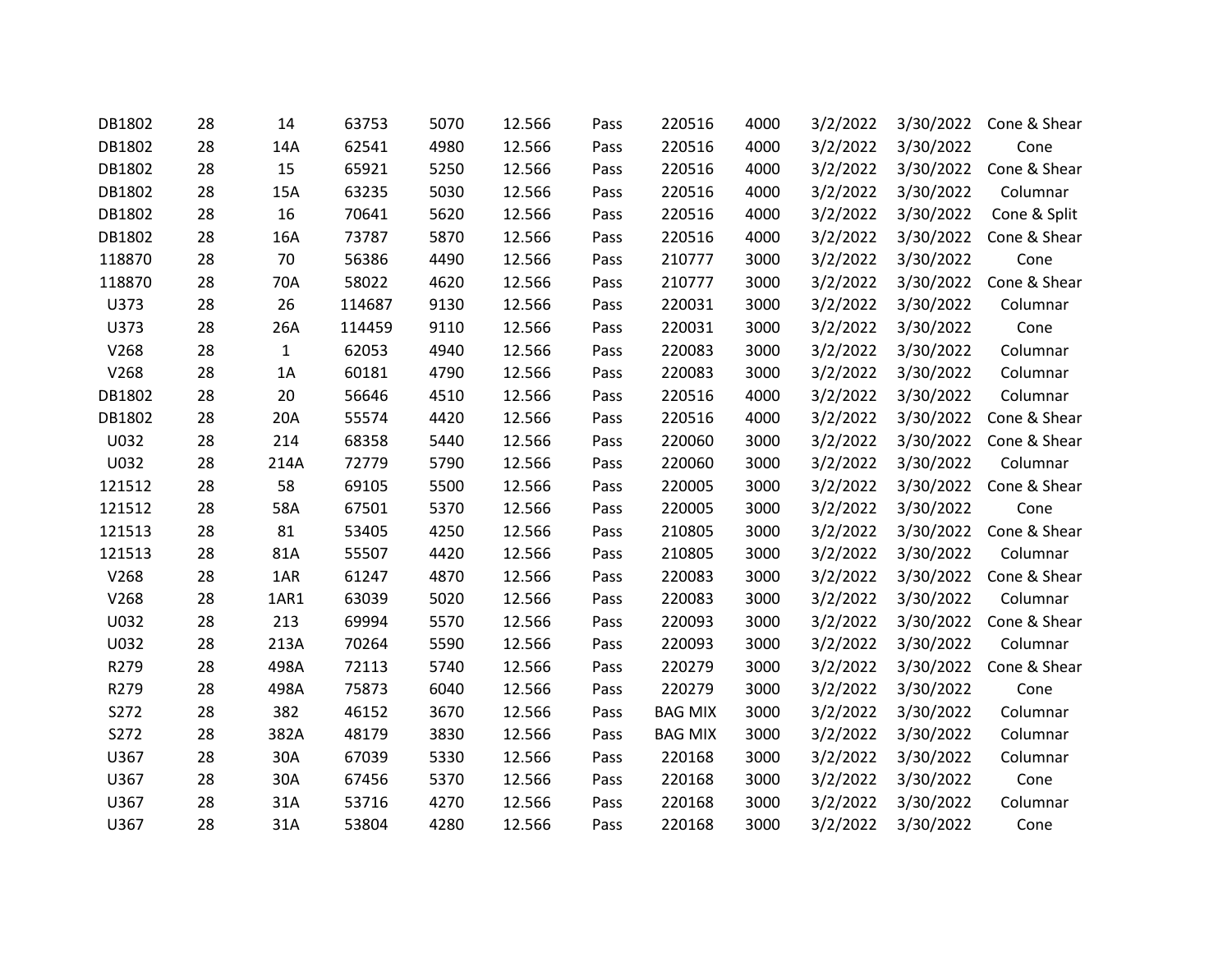| V145        | 28             | 7             | 64064  | 5100  | 12.566 | Pass | 220115 | 3000  | 3/2/2022  | 3/30/2022           | Columnar     |
|-------------|----------------|---------------|--------|-------|--------|------|--------|-------|-----------|---------------------|--------------|
| V145        | 28             | 7A            | 61693  | 4910  | 12.566 | Pass | 220115 | 3000  | 3/2/2022  | 3/30/2022           | Columnar     |
| U315        | 28             | JB156         | 79172  | 6300  | 12.566 | Pass | 220343 | 3000  | 3/2/2022  | 3/30/2022           | Cone & Shear |
| U315        | 28             | <b>JB156A</b> | 79822  | 6350  | 12.566 | Pass | 220343 | 3000  | 3/2/2022  | 3/30/2022           | Cone & Shear |
| T925        | 28             | $\mathbf{1}$  | 73714  | 5870  | 12.566 | Pass | 220106 | 3000  | 3/2/2022  | 3/30/2022           | Cone         |
| T925        | 28             | 1A            | 73401  | 5840  | 12.566 | Pass | 220106 | 3000  | 3/2/2022  | 3/30/2022           | Columnar     |
| R259        | 28             | 95A           | 49776  | 3960  | 12.566 | Pass | 220348 | 3000  | 3/2/2022  | 3/30/2022           | Cone & Shear |
| R259        | 28             | 95A           | 51221  | 4080  | 12.566 | Pass | 220348 | 3000  | 3/2/2022  | 3/30/2022           | Cone & Split |
| U315        | 28             | JB157         | 90128  | 7100  | 12.692 | Pass | 220343 | 3000  | 3/2/2022  | 3/30/2022           | Cone & Shear |
| U315        | 28             | <b>JB157A</b> | 94593  | 7530  | 12.566 | Pass | 220343 | 3000  | 3/2/2022  | 3/30/2022           | Cone & Shear |
| U224        | 28             | 156A          | 78189  | 6190  | 12.629 | Pass | 220321 | 3000  | 3/2/2022  | 3/30/2022           | Cone         |
| U224        | 28             | 156A          | 92653  | 7370  | 12.566 | Pass | 220321 | 3000  | 3/2/2022  | 3/30/2022           | Cone & Split |
| <b>U088</b> | 28             | 120           | 54470  | 4330  | 12.566 | Pass | 220503 | 3000  | 3/2/2022  | 3/30/2022           | Cone & Shear |
| <b>U088</b> | 28             | 120A          | 54902  | 4370  | 12.566 | Pass | 220503 | 3000  | 3/2/2022  | 3/30/2022           | Cone & Shear |
| U922        | 28             | 26ARK         | 167878 | 13290 | 12.629 | Pass | 220162 | 10000 | 3/2/2022  | 3/30/2022           | Cone         |
| U922        | 28             | 26ARK         | 161008 | 12810 | 12.566 | Pass | 220162 | 10000 | 3/2/2022  | 3/30/2022           | Columnar     |
| S272        | 28             | 381           | 71697  | 5620  | 12.756 | Pass | 220082 | 3000  | 3/2/2022  | 3/30/2022           | Cone & Split |
| S272        | 28             | 381A          | 71325  | 5680  | 12.566 | Pass | 220082 | 3000  | 3/2/2022  | 3/30/2022           | Cone & Shear |
| U224        | 28             | 157A          | 99978  | 7960  | 12.566 | Pass | 220321 | 3000  | 3/3/2022  | 3/31/2022           | Columnar     |
| U224        | 28             | 157A          | 93811  | 7470  | 12.566 | Pass | 220321 | 3000  | 3/3/2022  | 3/31/2022           | Cone & Split |
| <b>U088</b> | 28             | 121A          | 55887  | 4450  | 12.566 | Pass | 220503 | 3000  | 3/3/2022  | 3/31/2022           | Columnar     |
| <b>U088</b> | 28             | 121A          | 55091  | 4380  | 12.566 | Pass | 220503 | 3000  | 3/3/2022  | 3/31/2022           | Columnar     |
| $T-356$     | 28             | 259           | 73708  | 5870  | 12.566 | Pass | 220136 | 3000  | 3/3/2022  | 3/31/2022           | Cone & Shear |
| $T-356$     | 28             | 259           | 69237  | 5510  | 12.566 | Pass | 220136 | 3000  | 3/3/2022  | 3/31/2022           | Cone & Shear |
| U922        | 7              | 610B          | 40613  | 3230  | 12.566 | Pass | 220417 | 3000  | 3/24/2022 | 3/31/2022           | Cone & Shear |
| U922        | $\overline{7}$ | 610C          | 38422  | 3060  | 12.566 | Pass | 220417 | 3000  |           | 3/24/2022 3/31/2022 | Cone & Shear |
| T023        | 28             | 225A          | 66753  | 5310  | 12.566 | Pass | 220082 | 3000  | 3/3/2022  | 3/31/2022           | Cone & Shear |
| T023        | 28             | 225A          | 64071  | 5100  | 12.566 | Pass | 220082 | 3000  | 3/3/2022  | 3/31/2022           | Cone         |
| T014        | 28             | 201A          | 92005  | 7320  | 12.566 | Pass | 220223 | 3000  | 3/3/2022  | 3/31/2022           | Cone         |
| T014        | 28             | 201A          | 92518  | 7360  | 12.566 | Pass | 220223 | 3000  | 3/3/2022  | 3/31/2022           | Cone & Split |
| DB1802      | 28             | 25            | 62873  | 5000  | 12.566 | Pass | 220516 | 4000  | 3/3/2022  | 3/31/2022           | Cone & Shear |
| DB1802      | 28             | 25A           | 58736  | 4670  | 12.566 | Pass | 220516 | 4000  | 3/3/2022  | 3/31/2022           | Columnar     |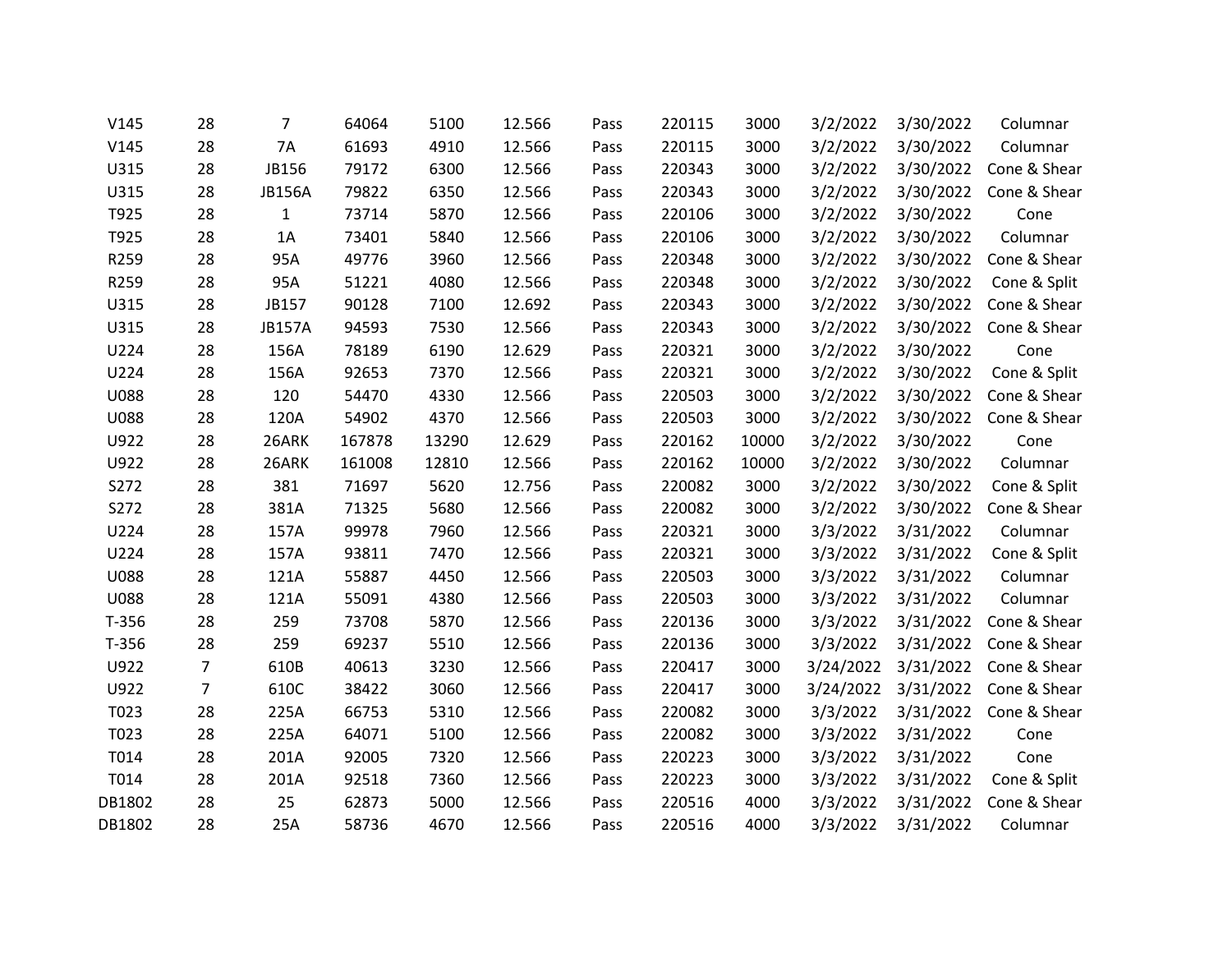| 121512 | 28 | 59             | 78337  | 6230   | 12.566 | Pass | 220005 | 3000 | 3/3/2022 | 3/31/2022 | Columnar     |
|--------|----|----------------|--------|--------|--------|------|--------|------|----------|-----------|--------------|
| 121512 | 28 | 59A            | 78235  | 6230   | 12.566 | Pass | 220005 | 3000 | 3/3/2022 | 3/31/2022 | Cone & Shear |
| T925   | 28 | 209            | 77871  | 6200   | 12.566 | Pass | 220108 | 3000 | 3/3/2022 | 3/31/2022 | Cone & Split |
| T925   | 28 | 209            | 78506  | 6250   | 12.566 | Pass | 220108 | 3000 | 3/3/2022 | 3/31/2022 | Columnar     |
| V147   | 28 | $\overline{2}$ | 65458  | 5210   | 12.566 | Pass | 220081 | 3000 | 3/3/2022 | 3/31/2022 | Columnar     |
| V147   | 28 | 2A             | 63952  | 5090   | 12.566 | Pass | 220081 | 3000 | 3/3/2022 | 3/31/2022 | Columnar     |
| U032   | 28 | 215            | 89424  | 7120   | 12.566 | Pass | 220093 | 3000 | 3/3/2022 | 3/31/2022 | Cone & Shear |
| U032   | 28 | 215A           | 87398  | 6950   | 12.566 | Pass | 220093 | 3000 | 3/3/2022 | 3/31/2022 | Cone & Shear |
| V281   | 28 | 3              | 54456  | 4330   | 12.566 | Pass | 220496 | 4000 | 3/3/2022 | 3/31/2022 | Cone & Split |
| V281   | 28 | 3A             | 58184  | 4630   | 12.566 | Pass | 220496 | 4000 | 3/3/2022 | 3/31/2022 | Cone & Shear |
| V289   | 28 | $\overline{2}$ | 121472 | 9670   | 12.566 | Pass | 220264 | 3000 | 3/3/2022 | 3/31/2022 | Cone         |
| V289   | 28 | 2A             | 119316 | 9490   | 12.566 | Pass | 220264 | 3000 | 3/3/2022 | 3/31/2022 | Cone & Shear |
| DB1802 | 28 | $21-IA$        | 53078  | 4220   | 12.566 | Pass | 220516 | 4000 | 3/3/2022 | 3/31/2022 | Cone & Shear |
| DB1802 | 28 | $21-IA$        | 58268  | 4640   | 12.566 | Pass | 220516 | 4000 | 3/3/2022 | 3/31/2022 | Cone & Shear |
| DB1802 | 28 | 21             | 61715  | 4910   | 12.566 | Pass | 220516 | 4000 | 3/3/2022 | 3/31/2022 | Columnar     |
| DB1802 | 28 | 21A            | 59393  | 4730   | 12.566 | Pass | 220516 | 4000 | 3/3/2022 | 3/31/2022 | Cone & Shear |
| T011   | 28 | 170            | 61452  | 4940   | 12.441 | Pass | 220216 | 3000 | 3/3/2022 | 3/31/2022 | Cone & Shear |
| T011   | 28 | 170A           | 66247  | 5270   | 12.566 | Pass | 220216 | 3000 | 3/3/2022 | 3/31/2022 | Cone         |
| DB1802 | 28 | 23             | 47836  | < 3810 | 12.566 | Fail | 220516 | 4000 | 3/3/2022 | 3/31/2022 | Columnar     |
| DB1802 | 28 | 23A            | 48991  | < 3900 | 12.566 | Fail | 220516 | 4000 | 3/3/2022 | 3/31/2022 | Cone & Shear |
| DB1802 | 28 | 24             | 63605  | 5060   | 12.566 | Pass | 220516 | 4000 | 3/3/2022 | 3/31/2022 | Cone         |
| DB1802 | 28 | 24A            | 55783  | 4440   | 12.566 | Pass | 220516 | 4000 | 3/3/2022 | 3/31/2022 | Columnar     |
| DB1802 | 28 | 22             | 63272  | 4990   | 12.692 | Pass | 220516 | 4000 | 3/3/2022 | 3/31/2022 | Cone         |
| DB1802 | 28 | 22A            | 64922  | 5170   | 12.566 | Pass | 220516 | 4000 | 3/3/2022 | 3/31/2022 | Cone & Split |
| U315   | 28 | JB158          | 77746  | 6190   | 12.566 | Pass | 220343 | 3000 | 3/3/2022 | 3/31/2022 | Cone & Shear |
| U315   | 28 | <b>JB158A</b>  | 81116  | 6460   | 12.566 | Pass | 220343 | 3000 | 3/3/2022 | 3/31/2022 | Cone         |
| U315   | 28 | JB159          | 76733  | 6110   | 12.566 | Pass | 220343 | 3000 | 3/3/2022 | 3/31/2022 | Cone & Split |
| U315   | 28 | <b>JB159A</b>  | 76797  | 6110   | 12.566 | Pass | 220343 | 3000 | 3/3/2022 | 3/31/2022 | Cone & Shear |
| U315   | 28 | JB107          | 78903  | 6280   | 12.566 | Pass | 220525 | 3000 | 3/3/2022 | 3/31/2022 | Cone         |
| U315   | 28 | <b>JB107A</b>  | 78066  | 6210   | 12.566 | Pass | 220525 | 3000 | 3/3/2022 | 3/31/2022 | Cone & Shear |
| U264   | 28 | 85             | 45572  | 3630   | 12.566 | Pass | 220532 | 3000 | 3/3/2022 | 3/31/2022 | Cone & Shear |
| U264   | 28 | 85A            | 47738  | 3800   | 12.566 | Pass | 220532 | 3000 | 3/3/2022 | 3/31/2022 | Columnar     |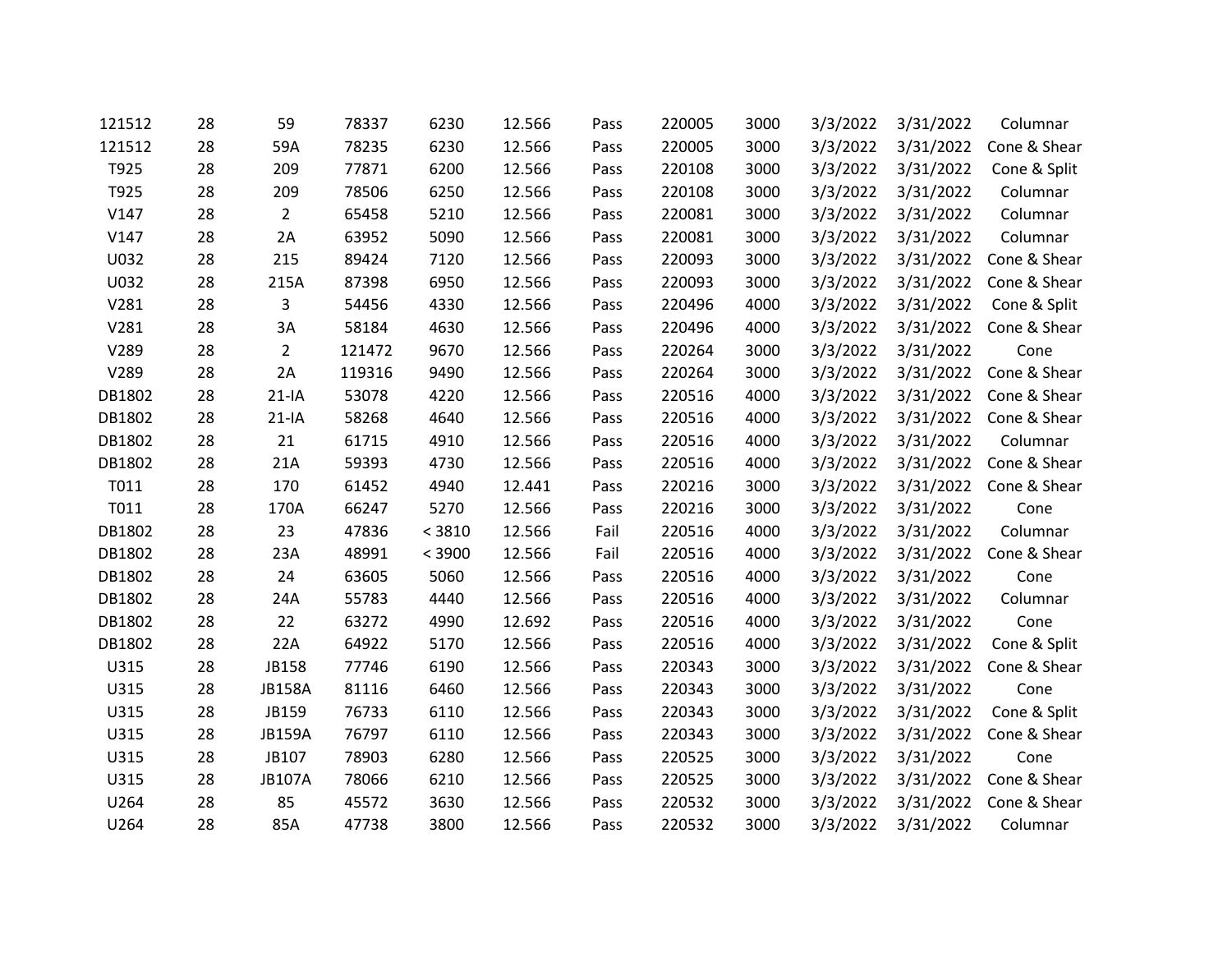| 112454 | 28 | 59    | 71513  | 5690 | 12.566 | Pass | 220046         | 3000 | 3/3/2022 | 3/31/2022 | Columnar     |
|--------|----|-------|--------|------|--------|------|----------------|------|----------|-----------|--------------|
| 112454 | 28 | 59    | 73515  | 5850 | 12.566 | Pass | 220046         | 3000 | 3/3/2022 | 3/31/2022 | Cone & Shear |
| V275   | 28 | 5     | 98423  | 7830 | 12.566 | Pass | 220396         | 3500 | 3/3/2022 | 3/31/2022 | Cone         |
| V275   | 28 | 5A    | 98787  | 7860 | 12.566 | Pass | 220396         | 3500 | 3/3/2022 | 3/31/2022 | Cone & Split |
| V183   | 28 | 19    | 88873  | 7070 | 12.566 | Pass | 220199         | 3000 | 3/3/2022 | 3/31/2022 | Cone & Shear |
| V183   | 28 | 19A   | 90749  | 7220 | 12.566 | Pass | 220199         | 3000 | 3/3/2022 | 3/31/2022 | Cone         |
| T336   | 28 | 364   | 43802  | 3490 | 12.566 | Pass | 220103         | 3000 | 3/3/2022 | 3/31/2022 | Cone         |
| T336   | 28 | 364A  | 44449  | 3540 | 12.566 | Pass | 220103         | 3000 | 3/3/2022 | 3/31/2022 | Cone         |
| T356   | 28 | 258   | 72354  | 5760 | 12.566 | Pass | 220081         | 3000 | 3/3/2022 | 3/31/2022 | Cone & Shear |
| T356   | 28 | 258   | 73533  | 5850 | 12.566 | Pass | 220081         | 3000 | 3/3/2022 | 3/31/2022 | Cone         |
| V014   | 28 | 19    | 79506  | 6330 | 12.566 | Pass | 220296         | 3500 | 3/4/2022 | 4/1/2022  | Cone & Shear |
| V014   | 28 | 19    | 78672  | 6260 | 12.566 | Pass | 220296         | 3500 | 3/4/2022 | 4/1/2022  | Cone         |
| V223   | 28 | 5     | 92977  | 7400 | 12.566 | Pass | 220302         | 3000 | 3/4/2022 | 4/1/2022  | Cone & Shear |
| V223   | 28 | 5     | 94160  | 7490 | 12.566 | Pass | 220302         | 3000 | 3/4/2022 | 4/1/2022  | Cone & Shear |
| U315   | 28 | V108  | 55803  | 4440 | 12.566 | Pass | 220525         | 3000 | 3/4/2022 | 4/1/2022  | Cone & Split |
| U315   | 28 | V108A | 61390  | 4890 | 12.566 | Pass | 220525         | 3000 | 3/4/2022 | 4/1/2022  | Cone & Shear |
| U017   | 28 | 119A  | 78206  | 6220 | 12.566 | Pass | 220338         | 4000 | 3/4/2022 | 4/1/2022  | Cone & Shear |
| U017   | 28 | 119A  | 76909  | 6120 | 12.566 | Pass | 220338         | 4000 | 3/4/2022 | 4/1/2022  | Columnar     |
| 125173 | 28 | 35A   | 102934 | 8190 | 12.566 | Pass | 220133         | 3000 | 3/4/2022 | 4/1/2022  | Cone         |
| 125173 | 28 | 35A   | 93892  | 7470 | 12.566 | Pass | 220133         | 3000 | 3/4/2022 | 4/1/2022  | Columnar     |
| U011   | 28 | 83    | 62982  | 5010 | 12.566 | Pass | 220222         | 3000 | 3/4/2022 | 4/1/2022  | Cone & Shear |
| U011   | 28 | 83    | 62186  | 4950 | 12.566 | Pass | 220222         | 3000 | 3/4/2022 | 4/1/2022  | Cone         |
| U057   | 28 | 60    | 66231  | 5270 | 12.566 | Pass | 220145         | 3000 | 3/4/2022 | 4/1/2022  | Columnar     |
| U057   | 28 | 60A   | 70623  | 5620 | 12.566 | Pass | 220145         | 3000 | 3/4/2022 | 4/1/2022  | Cone & Shear |
| V183   | 28 | 20    | 97407  | 7750 | 12.566 | Pass | 220199         | 3000 | 3/4/2022 | 4/1/2022  | Cone         |
| V183   | 28 | 20A   | 98252  | 7820 | 12.566 | Pass | 220199         | 3000 | 3/4/2022 | 4/1/2022  | Cone & Shear |
| T336   | 28 | 365   | 61936  | 4930 | 12.566 | Pass | 220103         | 3000 | 3/4/2022 | 4/1/2022  | Cone & Shear |
| T336   | 28 | 365A  | 58263  | 4640 | 12.566 | Pass | 220103         | 3000 | 3/4/2022 | 4/1/2022  | Columnar     |
| V123   | 28 | 18    | 58572  | 4660 | 12.566 | Pass | <b>BAG MIX</b> | 3000 | 3/4/2022 | 4/1/2022  | Cone & Shear |
| V123   | 28 | 18A   | 60769  | 4840 | 12.566 | Pass | <b>BAG MIX</b> | 3000 | 3/4/2022 | 4/1/2022  | Cone         |
| R136   | 28 | MS1   | 69680  | 5540 | 12.566 | Pass | 220093         | 3000 | 3/4/2022 | 4/1/2022  | Cone & Shear |
| R136   | 28 | MS1A  | 67089  | 5340 | 12.566 | Pass | 220093         | 3000 | 3/4/2022 | 4/1/2022  | Cone         |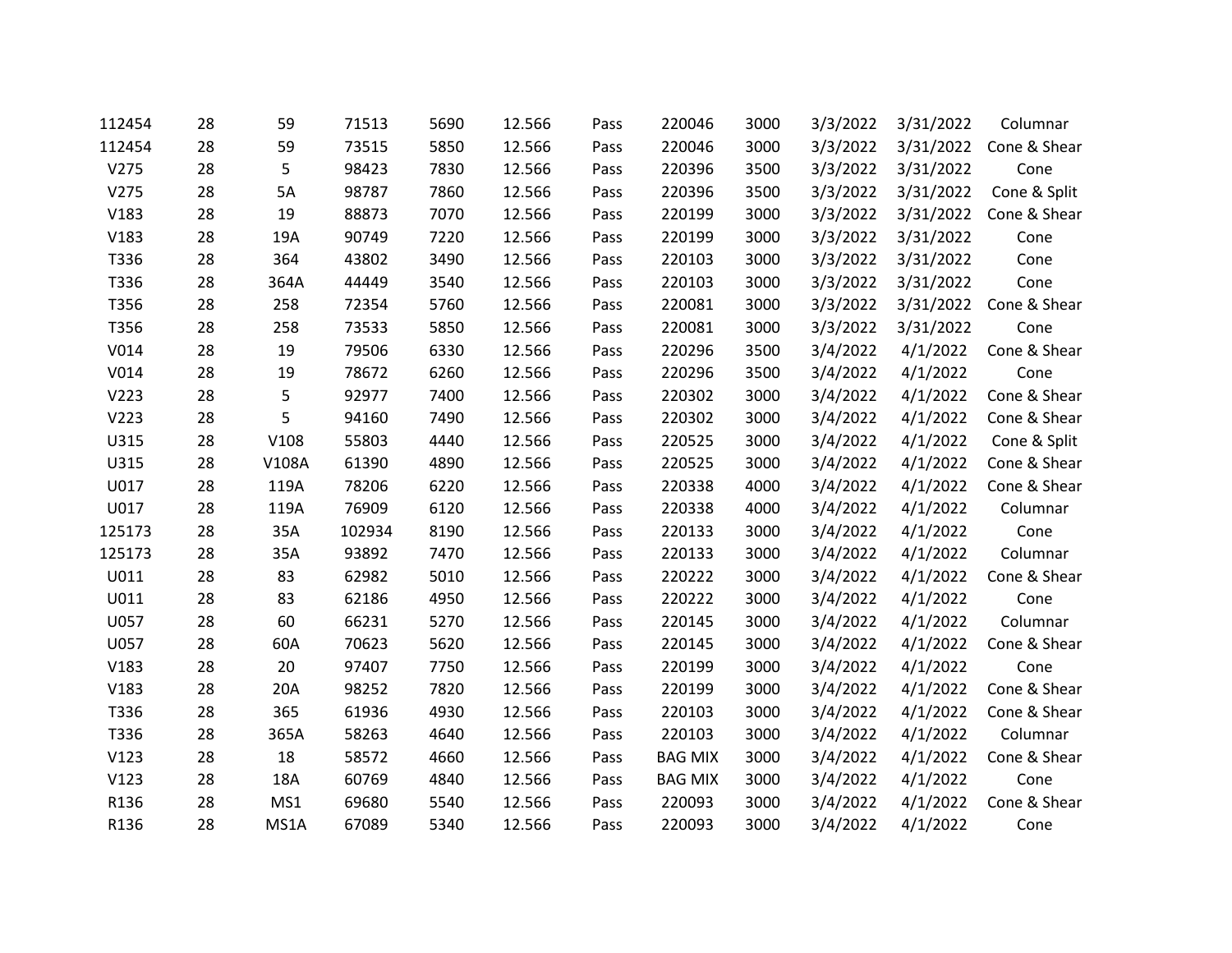| T356        | 28 | 260            | 76051 | 6050   | 12.566 | Pass | 220081         | 3000 | 3/4/2022  | 4/1/2022 | Columnar     |
|-------------|----|----------------|-------|--------|--------|------|----------------|------|-----------|----------|--------------|
| T356        | 28 | 260A           | 72911 | 5800   | 12.566 | Pass | 220081         | 3000 | 3/4/2022  | 4/1/2022 | Cone         |
| S272        | 28 | 383            | 89785 | 7140   | 12.566 | Pass | 220082         | 3000 | 3/4/2022  | 4/1/2022 | Columnar     |
| S272        | 28 | 383A           | 91999 | 7320   | 12.566 | Pass | 220082         | 3000 | 3/4/2022  | 4/1/2022 | Cone         |
| U224        | 28 | 158A           | 96394 | 7670   | 12.566 | Pass | 220321         | 3000 | 3/4/2022  | 4/1/2022 | Cone & Shear |
| U224        | 28 | 158A           | 98861 | 7870   | 12.566 | Pass | 220321         | 3000 | 3/4/2022  | 4/1/2022 | Cone & Split |
| <b>U088</b> | 28 | 122            | 64449 | 5130   | 12.566 | Pass | 220503         | 3000 | 3/4/2022  | 4/1/2022 | Cone & Shear |
| <b>U088</b> | 28 | 122A           | 67891 | 5400   | 12.566 | Pass | 220503         | 3000 | 3/4/2022  | 4/1/2022 | Cone         |
| V176        | 28 | 81             | 84147 | 6700   | 12.566 | Pass | 220005         | 3000 | 3/4/2022  | 4/1/2022 | Cone         |
| V176        | 28 | 81A            | 79535 | 6330   | 12.566 | Pass | 220005         | 3000 | 3/4/2022  | 4/1/2022 | Cone & Shear |
| V902        | 28 | 17             | 81505 | 6490   | 12.566 | Pass | 220478         | 3000 | 3/4/2022  | 4/1/2022 | Columnar     |
| V902        | 28 | 17A            | 77794 | 6190   | 12.566 | Pass | 220478         | 3000 | 3/4/2022  | 4/1/2022 | Cone & Shear |
| T011        | 28 | 171            | 47317 | 3770   | 12.566 | Pass | 220216         | 3000 | 3/4/2022  | 4/1/2022 | Cone & Shear |
| T011        | 28 | 171A           | 49824 | 3960   | 12.566 | Pass | 220216         | 3000 | 3/4/2022  | 4/1/2022 | Cone & Split |
| V194        | 28 | 31             | 80523 | 6340   | 12.692 | Pass | <b>BAG MIX</b> | 3000 | 3/4/2022  | 4/1/2022 | Columnar     |
| V194        | 28 | 31A            | 74315 | 5910   | 12.566 | Pass | <b>BAG MIX</b> | 3000 | 3/4/2022  | 4/1/2022 | Cone & Shear |
| DB1802      | 28 | 27             | 59793 | 4760   | 12.566 | Pass | 220516         | 4000 | 3/4/2022  | 4/1/2022 | Cone & Shear |
| DB1802      | 28 | 27A            | 62705 | 4990   | 12.566 | Pass | 220516         | 4000 | 3/4/2022  | 4/1/2022 | Columnar     |
| DB1802      | 28 | $27-IA$        | 60760 | 4840   | 12.566 | Pass | 220516         | 4000 | 3/4/2022  | 4/1/2022 | Columnar     |
| DB1802      | 28 | $27-IA$        | 56962 | 4530   | 12.566 | Pass | 220516         | 4000 | 3/4/2022  | 4/1/2022 | Columnar     |
| R279        | 3  | 533B           | 36505 | < 2900 | 12.566 | Fail | 220580         | 3000 | 3/29/2022 | 4/1/2022 | Cone & Shear |
| R279        | 3  | 533B           | 35072 | < 2790 | 12.566 | Fail | 220580         | 3000 | 3/29/2022 | 4/1/2022 | Cone & Shear |
| DB1802      | 28 | 28             | 54778 | 4360   | 12.566 | Pass | 220516         | 4000 | 3/4/2022  | 4/1/2022 | Cone & Shear |
| DB1802      | 28 | 28A            | 54407 | 4330   | 12.566 | Pass | 220516         | 4000 | 3/4/2022  | 4/1/2022 | Cone         |
| DB1802      | 28 | 29             | 52964 | 4210   | 12.566 | Pass | 220516         | 4000 | 3/4/2022  | 4/1/2022 | Cone & Shear |
| DB1802      | 28 | 29A            | 61360 | 4880   | 12.566 | Pass | 220516         | 4000 | 3/4/2022  | 4/1/2022 | Cone & Shear |
| DB1802      | 28 | 26             | 59708 | 4750   | 12.566 | Pass | 220516         | 4000 | 3/4/2022  | 4/1/2022 | Cone         |
| DB1802      | 28 | 26A            | 54550 | 4340   | 12.566 | Pass | 220516         | 4000 | 3/4/2022  | 4/1/2022 | Cone         |
| DB1802      | 28 | 30             | 61383 | 4880   | 12.566 | Pass | 220516         | 4000 | 3/4/2022  | 4/1/2022 | Columnar     |
| DB1802      | 28 | 30A            | 61740 | 4910   | 12.566 | Pass | 220516         | 4000 | 3/4/2022  | 4/1/2022 | Columnar     |
| V268        | 28 | $\overline{2}$ | 75635 | 6020   | 12.566 | Pass | 220083         | 3000 | 3/4/2022  | 4/1/2022 | Cone & Shear |
| V268        | 28 | 2A             | 75568 | 6010   | 12.566 | Pass | 220083         | 3000 | 3/4/2022  | 4/1/2022 | Cone         |